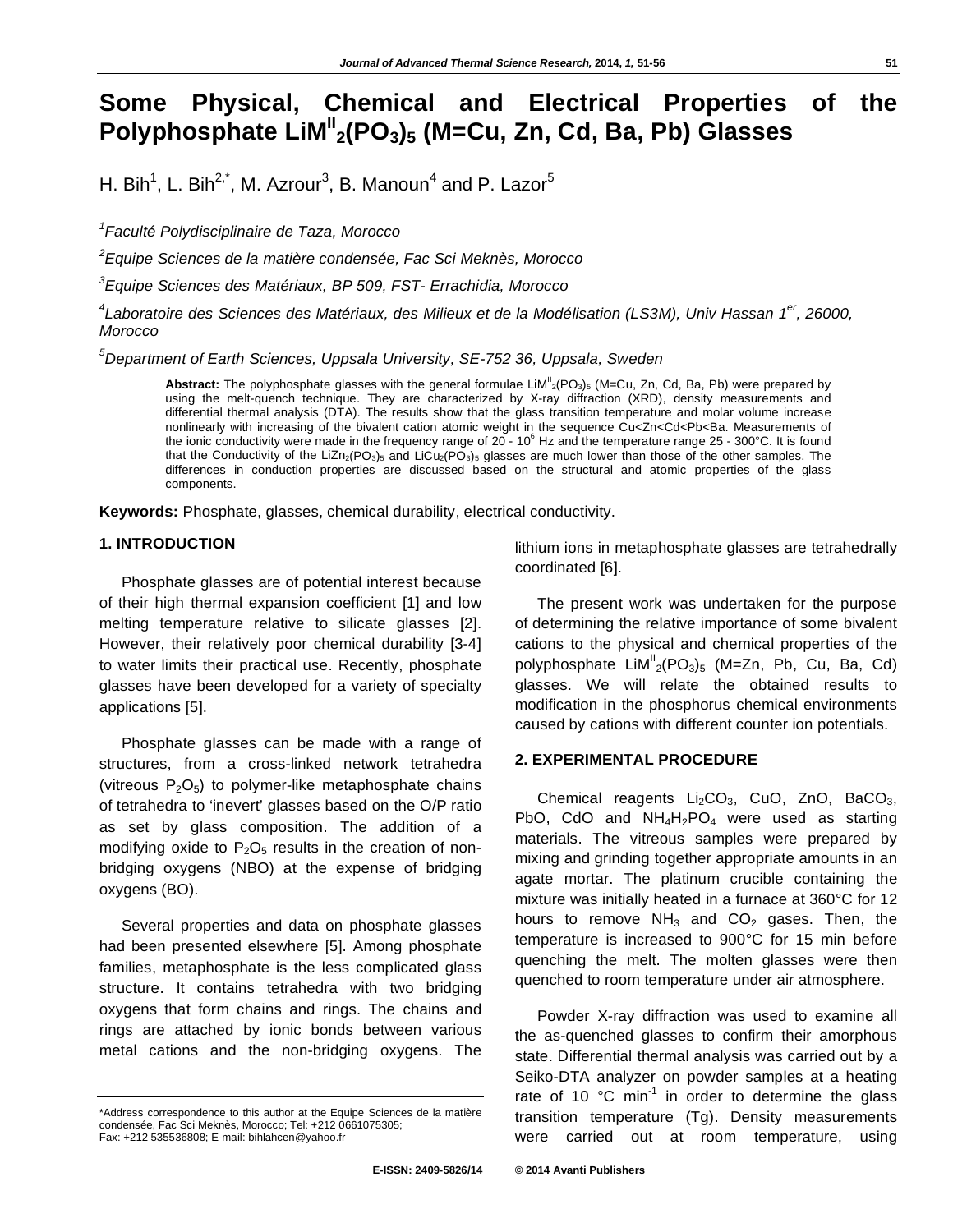| formula       | ρ<br>(g/cm <sup>3</sup> ) | $V_m$<br>(cm <sup>3</sup> /mol) | $V_c$<br>(cm <sup>3</sup> /mol) | ΔV<br>(cm <sup>3</sup> /mol) | $D_R \times 10^5$<br>$(g/(cm^2.min))$ | $\sigma \times 10^8$<br>$(\Omega^{\mathsf{T}})$<br>$^{\prime}$ .cm $^{\cdot}$ | s                        | β    | $\Delta E_a$<br>(eV) | ΔE <sub>f</sub><br>(eV) |
|---------------|---------------------------|---------------------------------|---------------------------------|------------------------------|---------------------------------------|-------------------------------------------------------------------------------|--------------------------|------|----------------------|-------------------------|
| $LiBa2(PO3)5$ | 3.49                      | 38.96                           | 41.31                           | 2.35                         | 1.76                                  | 0.70                                                                          | $\overline{\phantom{a}}$ | -    | 0.38                 | 0.37                    |
| $LIPb2(PO3)5$ | 4.72                      | 39.05                           | 40.63                           | 1.58                         | 2.18                                  | 0.66                                                                          | $\overline{\phantom{a}}$ | -    | 0.43                 | 0.42                    |
| $LiCd2(PO3)5$ | 3.3                       | 36.93                           | 37.51                           | 0.58                         | 1.53                                  | 0.53                                                                          | 0.54                     | 0.68 | 0.53                 | 0.52                    |
| $LiCu2(PO3)5$ | 3.33                      | 36.04                           | 36.14                           | 0.1                          | 2.05                                  | 0.41                                                                          | 0.53                     | 0.65 | 1.08                 | 1.01                    |
| $LiZn2(PO3)5$ | 2.91                      | 36.69                           | 37.04                           | 0.35                         | 1.17                                  | 0.39                                                                          | 0.51                     | 0.63 | 1.3                  | 1.28                    |

**Table 1: Some Physical And Chemical Parameters Of The Glasses** 

Archimedes' method with using  $CCI<sub>4</sub>$  as an immersion liquid. The molar volume  $(V_m)$  was calculated using the formula:  $\mathsf{V}_\mathsf{m} = \sum \mathsf{y}_\mathsf{i} \; \mathsf{M}_\mathsf{i}/\bm{\rho}$  , where  $\mathsf{y}_\mathsf{i}$  is the molar fraction of the oxide (i) and M<sub>i</sub> is its molecular weight. The dissolution rate of the glasses in water was evaluated from the weight loss of samples immersed in deionised water at 90 °C for 2 days. Duplicate measurements were made for each glass and the average dissolution rate  $(D_R)$ , normalized to the glass surface area and the corrosion time, was calculated from the weight loss using the following equation:  $D_R = \Delta W(g)/[A(cm^2)]$  $xt(min)$ ], where A is the surface area (cm<sup>2</sup>) of the sample and *t* is the time (min) that the sample was immersed in the test solution at 90 °C. The weight loss ( $\Delta W$ ) is  $W_i$  -  $W_t$ , where  $W_i$  is the initial weight and  $W_t$  is the weight of the same sample after a time t in solution at 90 °C. The electrical measurements of the  $\textsf{LiM}^{\textsf{II}}_{\textsf{2}}$ (PO $_3$ )<sub>5</sub> (M=Cu, Zn, Cd, Ba, Pb) glasses are carried out using a LCR- meter HP4284. The measurements were realized in the frequency range 20–10 $^6$  Hz and over thermal 298-573K range.

## **3. RESULTS AND DISCUSSION**

#### **3.1. Density and Molar Volume**

The measured densities for the different vitreous compositions  $\text{LiM}^{\text{II}}_{2}(\text{PO}_{3})_{5}$  (M=Cu, Zn, Cd, Ba, Pb) are shown in Table **1**. Depending on the bivalent cation, the density value lies between 2.9 and 4.7. Presenting these data as a function of the metal atomic number Z (Figure **1**), one can see that the density increases with the atomic weight (or Z). The molar volume of the glasses is listed in Table **1** and its variation according to the atomic weight of the bivalent metals is shown in Figure **1**. It is seen that the molar volume increases with the ionic radius of the bivalent metal. Based on the molar weight of the  $M^{2+}$  cation, the observed increase of the density with the atomic number Z is understandable as the lighter oxide is replaced by the heavier one.



**Figure 1:** Compositional dependence of density and molar volume of the  $LiM<sub>2</sub>(PO<sub>3</sub>)<sub>5</sub>$  glasses.

Moreover, the observed variations of density and molar volume could be related to the nature of the chemical bonds formed in the glassy network. From the chemical formulae of the glasses it is understood that their network is composed mainly by the metaphosphate structural units (since the ratio O/P=3). The phosphorous nearest-neighbor environment in each glass is nominally the same, i.e, two bridging oxygens and two non-bridging oxygens per P. The next-nearest-neighbor environment of the phosphorous could include the metal cation (P-O-M). Now, any change of oxygen bonding in the glass network, such as the replacement of bivalent ion by an alkaline earth cation in P-O-M bonds, changes some physical properties of the glasses (such as density and glass transition temperature) since they are influenced by the oxygen bond strength in the glass forming network [2]. Indeed, in glass the parameter that is most commonly used to classify metal cations is Dietzel's field strength [7-8]. This parameter measures the electrostatic energy between the metal cations and the neighboring oxygen atoms. Using atomic properties of each bivalent cation we found that the bond strength of M-O link increases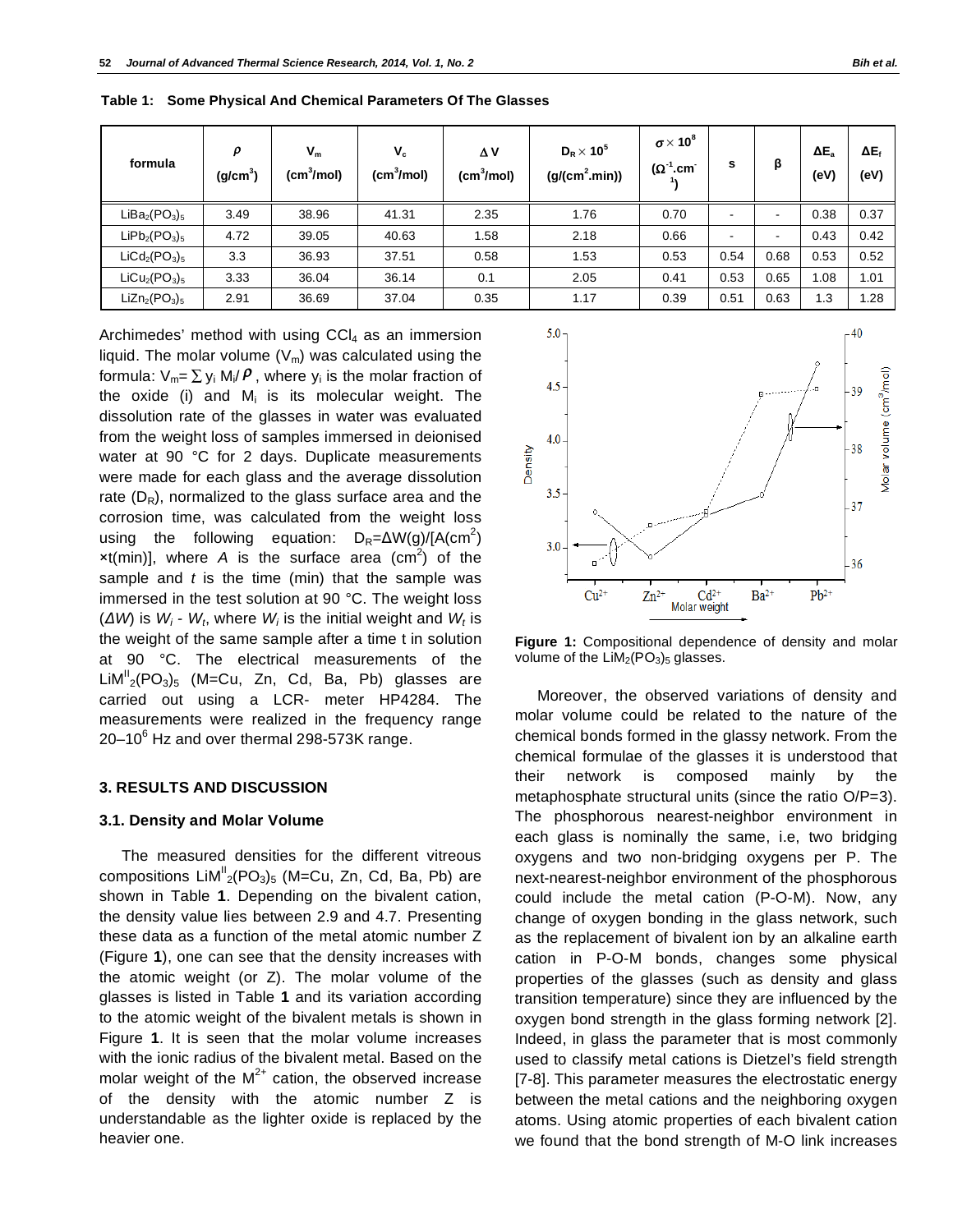in the order: Ba(0.26)<Pb(0.28)<Cd(0.38)  $<$ Cu(0.39) $<$ Zn(0.45). This sequence indicates that the strength of the antagonist P-O bond in the P-O-M linkage increases in the order: Zn<Cu<Cd<Pb<Ba. Therefore, one can state that the density and the P-O bond strength are correlated.

The corresponding molar volume for ideal close packing network for the glasses  $(V_c)$  is calculated (Table **1**) by considering the network formed by the closeness packing of the oxides  $Li<sub>2</sub>O$ , MO, and  $P<sub>2</sub>O<sub>5</sub>$ . This is done simply by summing up the relative molar volumes of the crystalline Li<sub>2</sub>O (14.84 cm<sup>3</sup>), MO: M=Zn  $(14.52 \text{ cm}^3)$ , Cu  $(12.26 \text{ cm}^3)$ , Ba  $(25.18 \text{ cm}^3)$ , Cd  $(15.7 \text{ cm}^3)$ cm<sup>3</sup>), Pb (23.5 cm<sup>3</sup>) and P<sub>2</sub>O<sub>5</sub> (59.5 cm<sup>3</sup>). These values are both listed in Table **1** for comparison. The large difference  $(\Delta V)$  between the experimental molar volume and the molar volume for ideal close packing (Table **1**) shows that all the bivalent  $Cu^{2+}$ ,  $Zn^{2+}$ ,  $Ba^{2+}$ ,  $Pb^{2+}$  and  $Cd^{2+}$  cations could reticulate the network of the glass by contracting the arrangement of oxygen ions. From this difference, one can state that the  $Pb^{2+}$ cation is the most efficient in packing the structure network.

## **3.2. Chemical Durability**

The dissolution rate in deionized water at 90°C for  $LiM<sub>2</sub>(PO<sub>3</sub>)<sub>5</sub>$  (M= Ca, Cu, Zn, Cd, Ba, Pb) glasses are given in Table **1**. The results show that the dissolution rate increases in the order  $Pb^{2+} > Cu^{2+} > Ba^{2+} > Cd^{2+} > Zn^{2+}$ . The  $D_R$  value is the lowest for M=Zn<sup>2+</sup> while it is the highest for  $M=Pb^{2+}$ . The comparison of the dissolution rate of LiPO<sub>3</sub> glass and LiM<sub>2</sub>(PO<sub>3</sub>)<sub>5</sub> glasses shows that  $D_R(LIPO_3) > D_R(LIM_2(PO_3)_5$  whatever the bivalent cation. According to the fact that the  $LiM<sub>2</sub>(PO<sub>3</sub>)<sub>5</sub>$  glasses could be obtained from the combination of  $LIPO<sub>3</sub>$  and MO components, the observed decrease in the dissolution rate of  $LiM<sub>2</sub>(PO<sub>3</sub>)<sub>5</sub>$  suggests that doping  $LiPO<sub>3</sub>$  by MO oxide increases the cross-link density between the (PO4) units. Compared to the lithium ions, divalent cations, like  $\text{Zn}^{2+}$ ,  $\text{Cd}^{2+}$ ,  $\text{Ba}^{2+}$ ,  $\text{Cu}^{2+}$ ,  $\text{Pb}^{2+}$ , can form stronger iono-covalent cross-links between the nonbridging oxygens of two  $(PO<sub>4</sub>)$  chains which decrease the dissolution of the glasses. This type of metal chelate structure between  $(PO<sub>4</sub>)$  chains has been reported elsewhere [5,9-11].

The Pb- and Cu- doped  $LIPO<sub>3</sub>$  glasses have a dissolution rates which are close to each other (see Table **1**). In the same way, the Zn-, Cd- and Ba-based glasses have a similar dissolution rate value. The  $D_R$ for glasses containing Zn and Cd is lower than that for the corresponding sample containing Pb due probably to the greater field strength of the  $Zn^{2+}$ , Cd<sup>2+</sup> ions as compared to that of  $Pb^{2+}$  ion. On the contrary, the  $D_R$  of  $Cu^{2+}$ -glass is higher than that of Ba<sup>2+</sup>-glass thought the field strength of the copper ion is the lower. Therefore, the field strength of the metal cation couldn't explain the over all variations of the dissolution rate of the glasses.



**Figure 2:** Typical impedance plots for LiZn<sub>2</sub>(PO<sub>3</sub>)<sub>5</sub> glass at different temperatures.

#### **3.3. Electrical Conductivity**

The impedance plots of all the samples were found to exhibit semicircles. A typical impedance plots for  $LiZn<sub>2</sub>(PO<sub>3</sub>)<sub>5</sub>$  glass at different temperatures is shown in Figure **2**. The dc conductivity was calculated by taking the intersection points of the semicircle on real axis. Variations of the dc conductivity as a function of temperature for LiM<sub>2</sub>(PO<sub>3</sub>)<sub>5</sub> (M<sup>2+</sup>=Zn<sup>2+</sup>, Cu<sup>2+</sup>, Cd<sup>2+</sup>, Pb<sup>2+</sup>, Ba2+) glasses are shown in Figure **3**. For each glass, single linear variation of log  $(\sigma T)$  versus 1000/T has been observed and the conductivity dependence temperature exhibits consequently an Arrhenius behaviour  $\sigma = \sigma_0 \exp(-E_a/kT)$ , where  $\sigma_0$ : pre-exponential factor, Ea: activation energy. The calculated activation energy for the glasses is found to depend on the nature of the bivalent oxide present in the glass (Table **1**). The conductivity of the glasses is due to the presence of lithium ions as charge carriers. The analysis of the conductivity values of the glasses showed that those of Li<sup>+</sup> in lead- and barium-glasses are the highest. The values of the conductivity for copper and zinc based glasses are the lowest. Even though, there is not a direct dependence of the conductivity on the bivalent ion radius, it seems that the higher the radius of the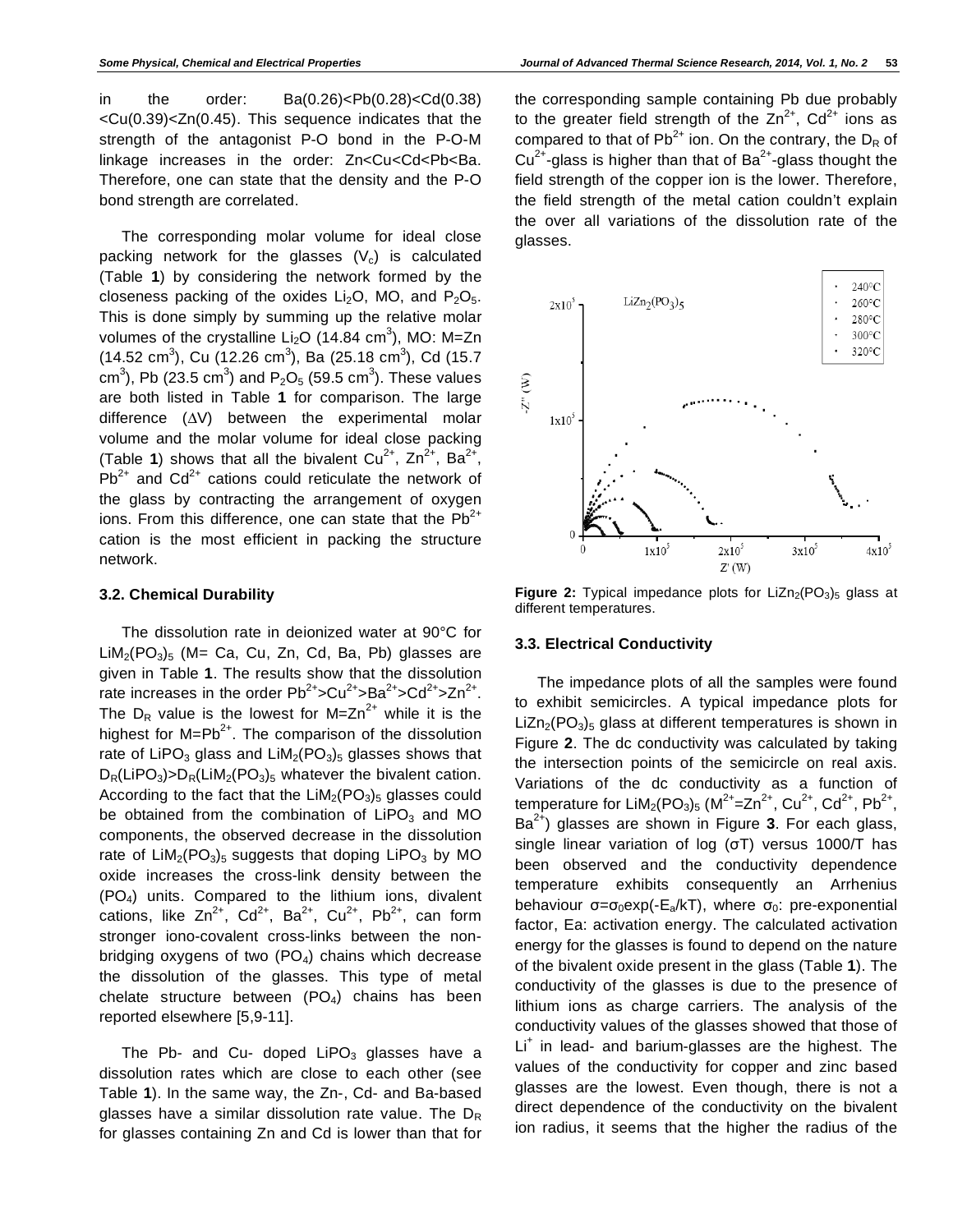

Figure 3: Variation of log(To<sub>dc</sub>) versus 1000/T for LiM<sub>2</sub>(PO<sub>3</sub>)<sub>5</sub> glasses (M=Cu, Zn, Cd, Pb, Ba).

bivalent ion is, the higher the conductivity of the glass is. When a larger cation is introduced in the glass matrix, it favors the formation of an open network which in turn enhanced the migration of  $Li<sup>+</sup>$  ion from site to site.

A typical plot of ac conductivity as a function of frequency for  $LiZn_2(PO_3)_5$  glass is shown in Figure 4. The ac conductivity exhibits a change of slope to higher values as the frequency is increased. A similar behaviour is observed for the other glasses. A nearly flat portion at lower frequencies is associated with the *dc* conductivity. The *ac* conductivity has been analyzed using Almond-West type power frequency dependence of conductivity [12-13]:  $\sigma(\omega) = \sigma_{dc} + A\omega^s$ , where  $\sigma_{dc}$  is the frequency independent *dc* conductivity,  $\omega = (2\pi f)$  is the angular frequency. It can be seen from Figure **4** that as temperature decreases,  $\sigma$  becomes a strong function of frequency at the high frequency end, and the *dc* plateau eventually becoming unobservable.

The power law exponent (*s*) obtained from power law fit for each glass is listed in Table **1**. It is found that (*s*) values are temperature independent and significantly lower than unity, and generally lie in a narrow range of 0.5–0.6. These values of the power low exponent for the glasses under study are in agreement with the Jonscher assumption [14].

The electrical modulus formalism has been used to analyze the conductivity data. Typical plots of the normalized  $M''/M''_{max}$  of the complex modulus versus



Figure 4: Variation of log (To<sub>dc</sub>) versus frequency for the LiZn<sub>2</sub>(PO<sub>3</sub>)<sub>5</sub> glass at different temperatures. A line corresponds to the power law fitting data.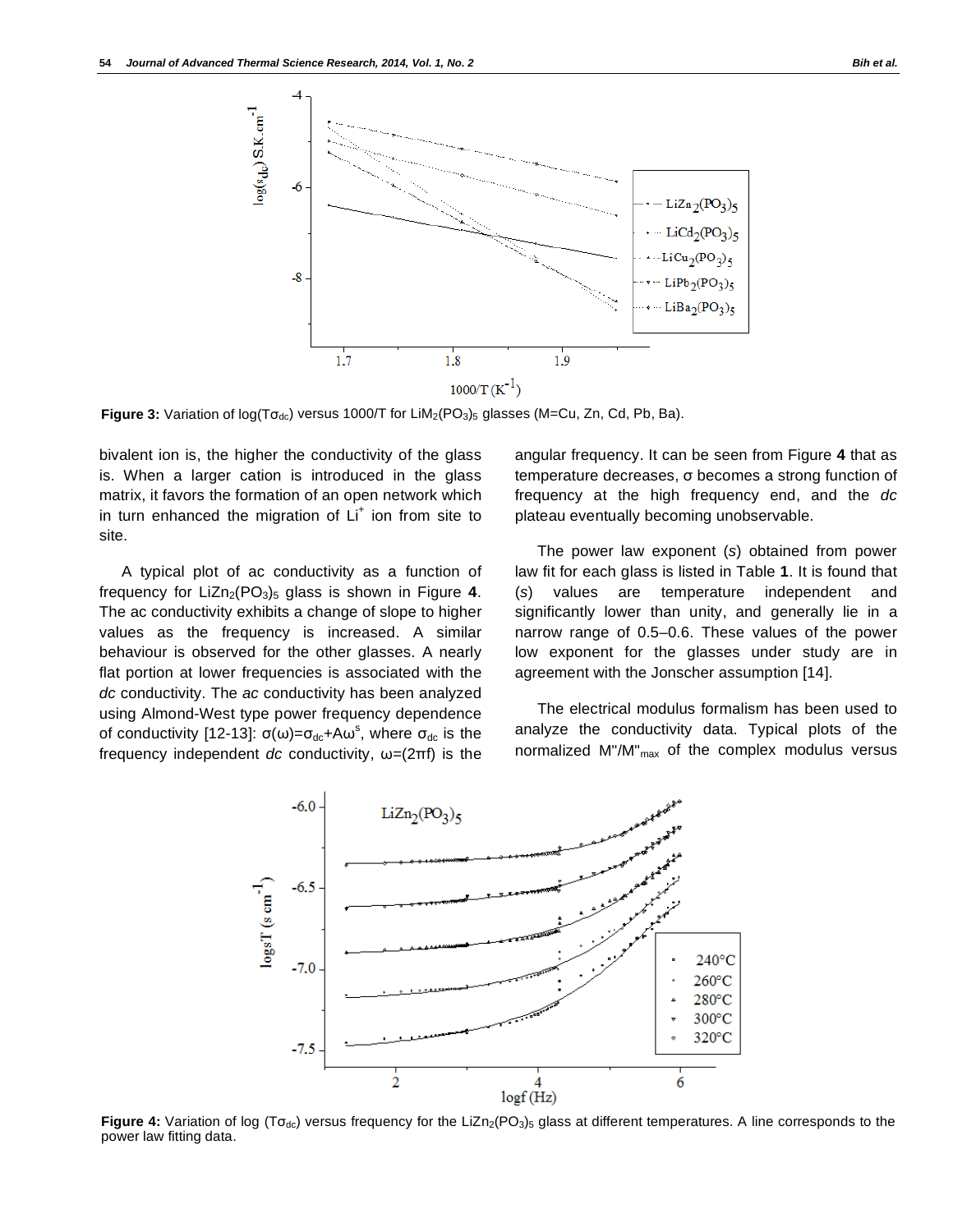

Figure 5: Typical plots of the modulus (M<sup>"</sup>) variation with frequency for LiCu<sub>2</sub>(PO<sub>3</sub>)<sub>5</sub> glass at different temperatures.

log (f) are given in Figure **5** at various temperatures for the LiCu<sub>2</sub>(PO<sub>3</sub>)<sub>5</sub> glass. It is evident from the latter that M" values exhibit characteristically asymmetric peaks. The asymmetric M" peak originates from the nature of the relaxation behaviour. The maximum of the relaxation peak is characterized by a relaxation frequency  $(f_0)$ . Figure 5 shows that the M" peak shifts systematically towards higher frequencies with increasing temperature. M" peaks are reasonably well fitted using Kohlrausch–Williams–Watts (KWW) or stretched exponential function for relaxation [15-16]:  $\Phi = \Phi_0[\cdot(\theta \tau)^{\beta}]$ , where  $\tau$  is the characteristic relaxation time and  $\beta$  is the stretched exponent and its value lies between 0 and 1. The relaxation time  $T<sub>p</sub>$  was calculated using the relaxation frequency  $(\omega_p)$ ;  $T_p=1/\omega_p$ . The relaxation time also systematically shifts to higher values with increasing temperature. The spectra of the normalized modulus, M"/M"<sub>max</sub>, are non-symmetric in agreement with the non-exponential behaviour of the Kohlrausch function [15-16]. The full width at the half maximum (FWHM) of the M"/M" $_{max}$  spectrum is wider than the breadth of a Debye-peak (1.14 decades) and it results in a value of  $\beta$ =1.14 /FWHH for the Kohlrausch parameter. Values of  $\beta$  relative to the glasses studied are given in Table 1. The obtained value of  $\beta$ <1 can be attributed to the existence of a distribution of relaxation times inside the glasses. Such an interpretation is known to occur in the electronic glasses [17] as well as in the ionic ones [18]. When the temperature increases, the modulus peak maxima shifts to higher frequencies.

The frequency dependence of M", shows that the frequency of the M" maximum shifts in frequency with about the same activation energy  $(\Delta E_f)$  as *dc* conductivity (ΔE<sub>σ</sub>), see Table 1. This result suggests that the mechanism of the transport in these glasses is probably due to a hopping process [19]. Furthermore, in the temperature range studied the  $\beta$  exponent is temperature independent.

The  $\beta$  values which are smaller than unity as obtained from KWW fits of modulus spectra (Table **1**) are consistent with the dispersion of the *ac* conductivity in the glasses under study. Such dispersion can be influenced by both disorder of the glassy network and interactions between charge carriers [19].

# **CONCLUSION**

Some physical and chemical properties of the  $\text{LiM}_2(\text{PO}_3)_5$  M<sup>2+</sup> (Cu, Zn, Cd, Pb, Ba) such as density, electrical conductivity and chemical durability have been determined and their compositional dependencies were investigated. The following conclusions can be drawn from this work: (i) the molar volume and the density of the glasses increases in the order Cu<Zn<Cd<Ba<Pb; (ii) the rate dissolution increases in the sequence order Ba<Zn<Cd<Pb<Cu; (iii) the ionic conductivity is influenced by the nature of the bivalent metal ion  $M^{2+}$  (Cu, Cd, Ba, Pb, Zn). It is found that the glasses corresponding to the compositions  $LiM<sub>2</sub>(PO<sub>3</sub>)<sub>5</sub>$  $(M^{2+}$ = Ba, Pb) present the high ionic conductivity.